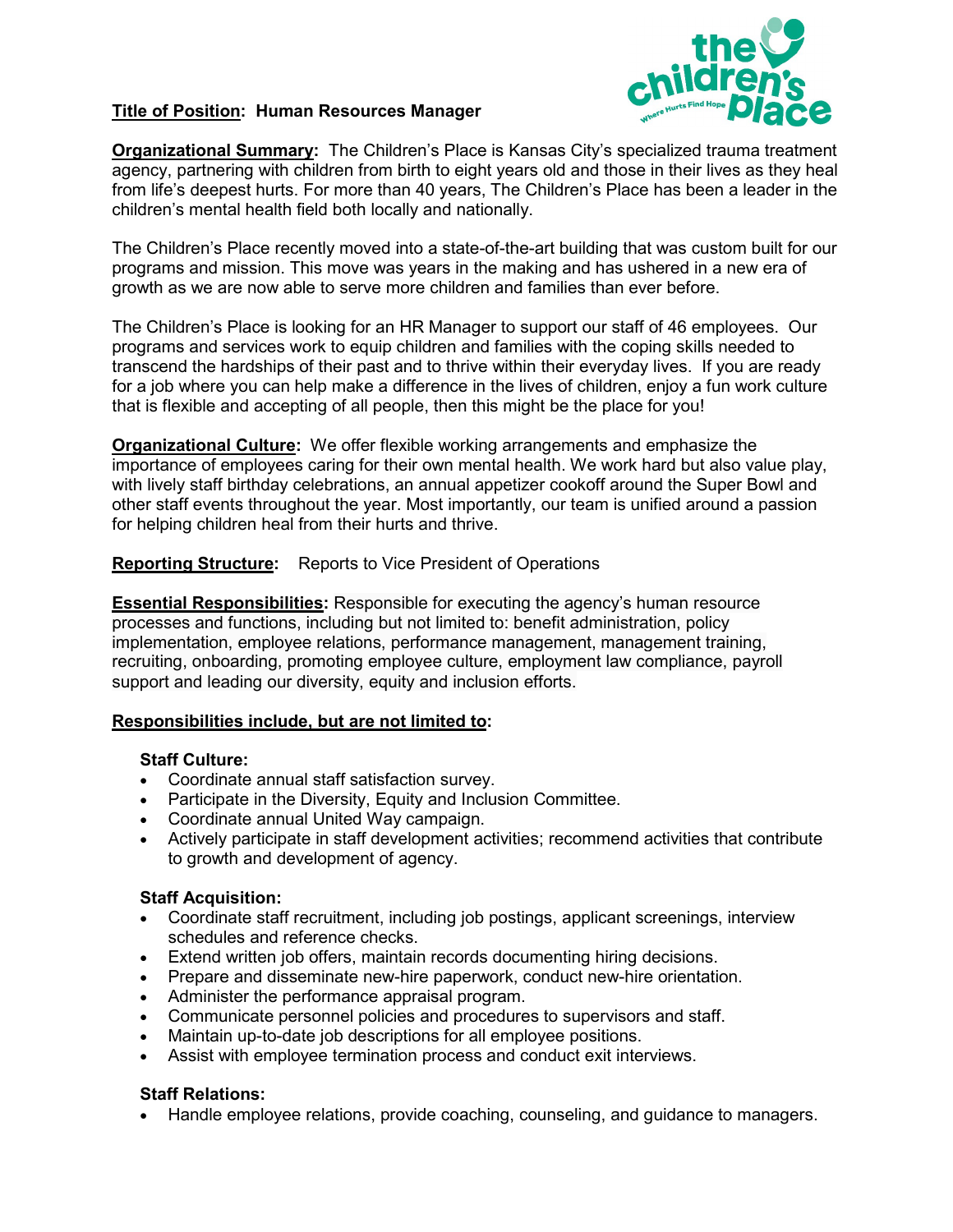- Manage disciplinary and employee grievance processes; bridge management and employee concerns by impartially investigating employee issues and concerns.
- Organize management training on a variety of human resources-related topics.
- Coordinate staff credentialing process.
- Complete verification of employment for current and former employees.

## **Staff Oversight:**

- Assure up-to-date employee records by processing changes in employee information and payroll withholdings in a timely fashion.
- Maintain personnel files in compliance with applicable legal requirements.
- Administer various employee benefits programs including but not limited to group health, dental, life, accident and disability (STD/LTD), flex spending, EAP and 401(k)benefits.
- Coordinate annual enrollment process: distribute open enrollment materials and update employee records as needed.
- Coordinate workers' compensation claims.
- Assist in providing payroll support and entry.
- Filing and document upkeep.

## **Skills, Experience and Education:**

- Demonstrated track record of accuracy, quality, timeliness, dependability and reliability
- Interpersonal and communication style that is conducive to executing a multidisciplinary team approach.
- Demonstrated ability to maintain confidentiality regarding records, clients and sensitive data.
- Proficient skills in Outlook, Word, and Excel. Experience with ADP preferred.
- Ability to interact in a welcoming, friendly and professional manner with both adult and child clients.
- Ability to communicate directly and effectively with others, demonstrating knowledge and respect of cultural norms and communication styles.
- Strong ability to recognize and manage personal emotions/stress and maintain healthy and professional boundaries.
- A "can do" attitude, ready to jump in wherever assistance is needed.

# **Certification(s)/ Degree Required:**

Bachelor's Degree required as well as a minimum of two years of management experience in Human Resources.

## **Working Conditions:**

- Possible exposure to childhood illness, flu and COVID vaccine highly recommended.
- Exposure to sensitive client subject matter.
- Exposure to vicarious trauma.

## **Benefits:**

- This position starts with 4 weeks of annual vacation, and 2.5 weeks of sick time
- Employee health insurance provided with cost to employee only \$160 per month, option to add spouse and/or dependents as well as vision or dental.
- Flexible Spending Account (FSA).
- Life insurance, short and long term disability paid by employer.